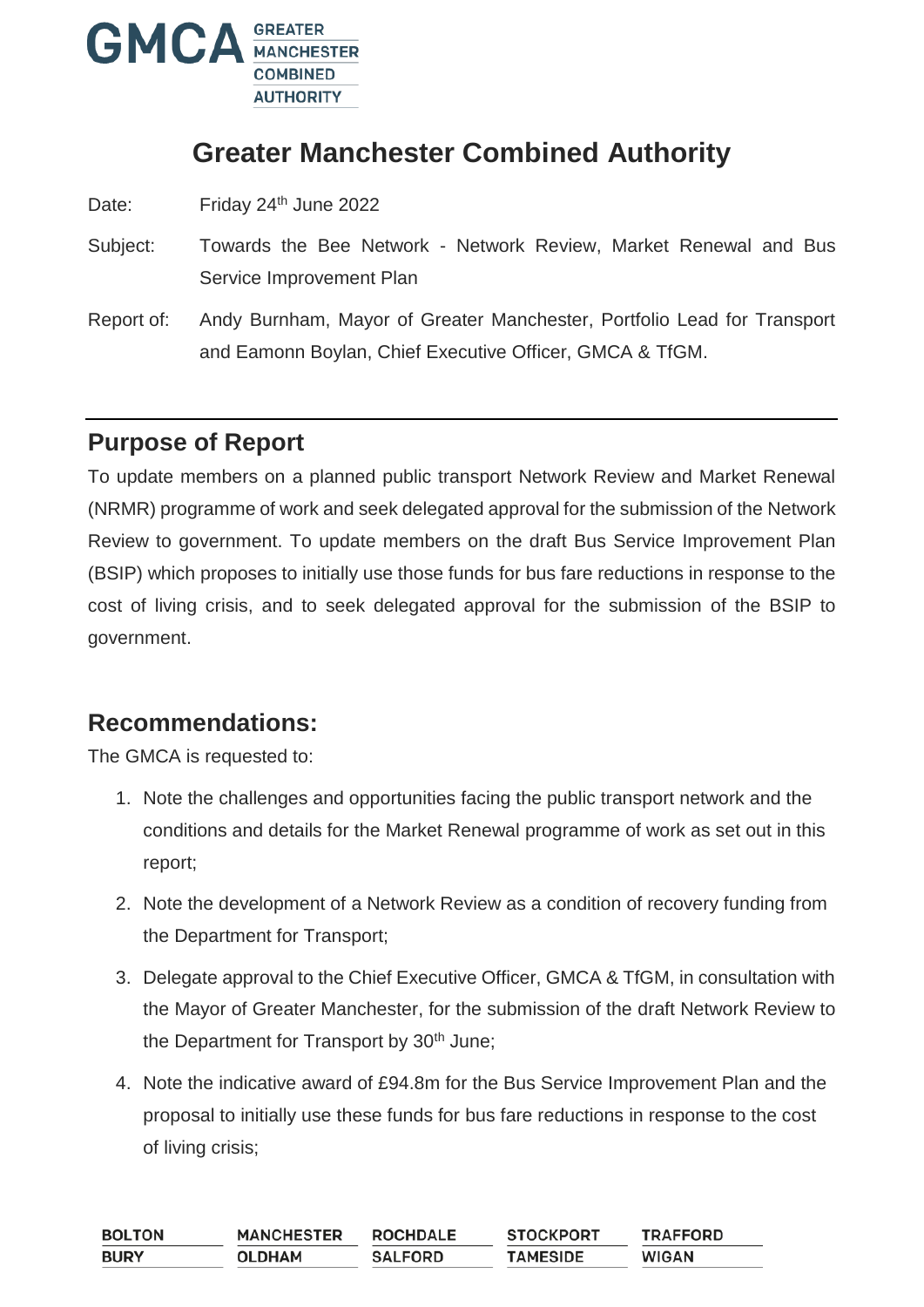- 5. Note the plan for lower bus fares via maximum £2 single fares (£1 for children), with a maximum £5 day ticket, from September subject to agreement with Government and bus operators;
- 6. Delegate approval to the Chief Executive Officer, GMCA & TfGM, in consultation with the Mayor of Greater Manchester, for the submission of the draft Bus Service Improvement Plan (BSIP) Delivery Plan to Department for Transport by 30<sup>th</sup> June; and
- 7. Ask for regular reports on the Network Review and Market Renewal programme to future meetings, including the medium term funding strategy.

## **Contact Officers**

| <b>Steve Warrener</b>  | <b>Managing Director</b>           | steve.warrener@tfgm.com  |
|------------------------|------------------------------------|--------------------------|
| Simon Warburton        | <b>Transport Strategy Director</b> | simon.warburton@tfgm.com |
| <b>Michael Renshaw</b> | <b>Executive Director</b>          | Michael.renshaw@tfgm.com |
| <b>Stephen Rhodes</b>  | Customer Director / Head of Bus    | stephen.rhodes@tfgm.com  |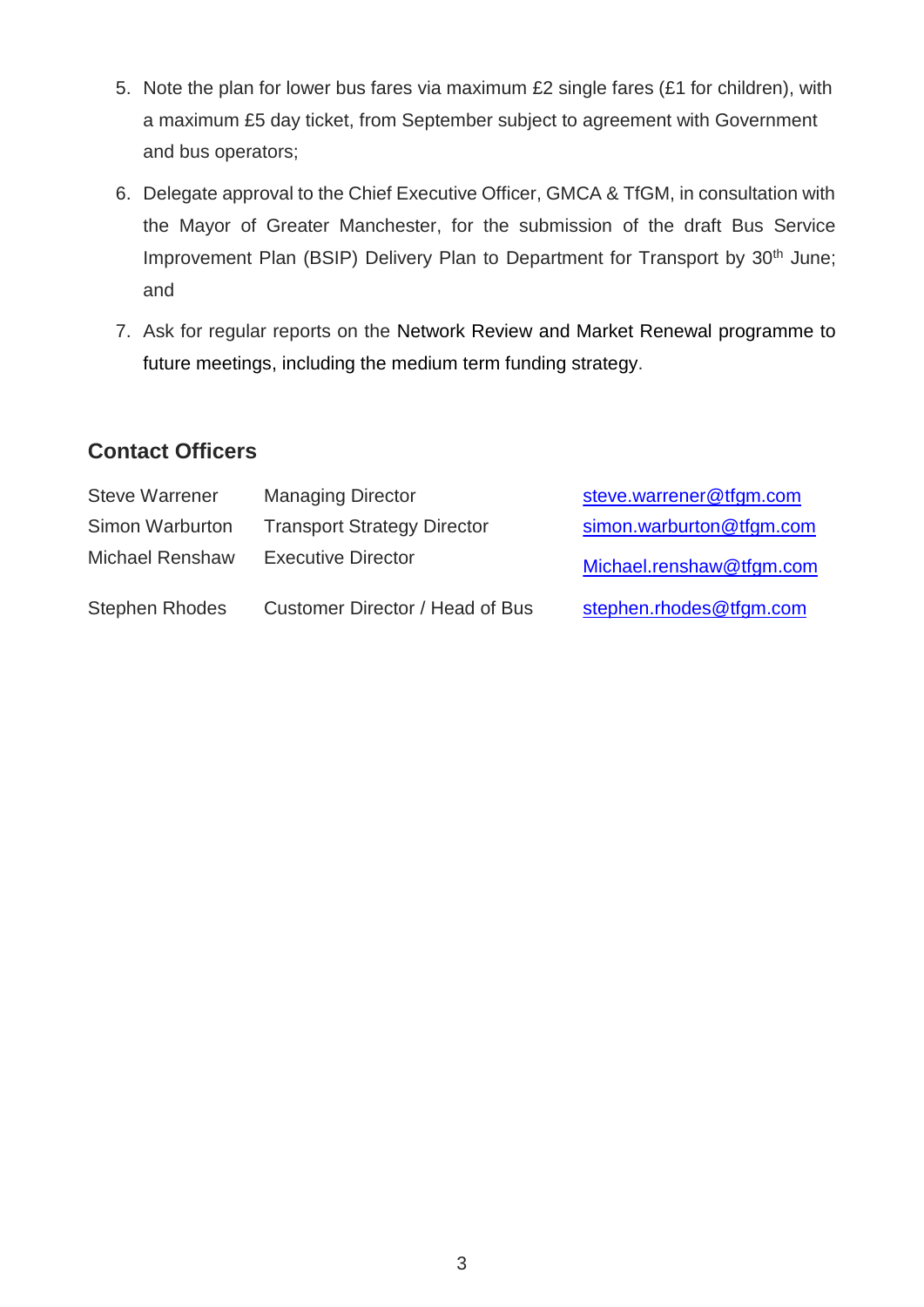#### *Equalities Implications:*

The Network Review and Market Renewal work aims to stabilise GMs public transport network after a period of uncertainty caused by covid-19, protect and improve GMs public transport offer, reduce carbon emissions and improve air quality. There is evidence that Black and Minority Ethnic GM residents disproportionately suffer the impacts of poor air quality. Increased use of public and active transport is proven to reduce obesity and other diseases related to inactivity in a population as well as improving mental health and promoting wellbeing.



#### *Climate Change Impact Assessment and Mitigation Measures:*

The plan will include an assessment of carbon emissions, current policies to reduce carbon emissions from transport and additional activities that will incentivise mode shift away from carbon intensive toward more sustainable forms of transport to help GM meet the goal of being carbon neutral by 2038.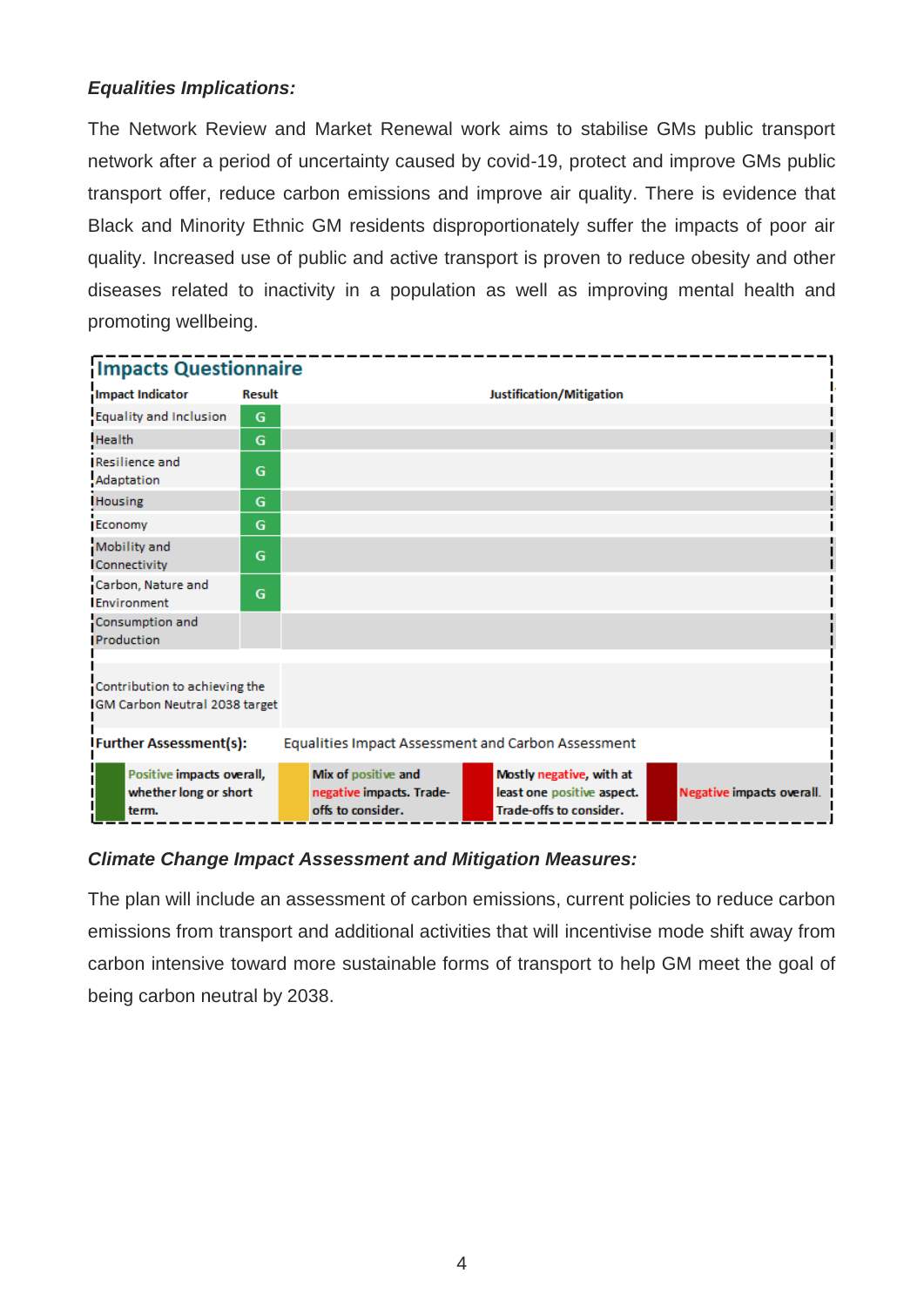

#### *Risk Management*

The strategic risk issues with the programme are financial and legal, which are covered below.

#### *Legal Considerations*

As above, the NRMR programme will bring together multiple workstreams with their own legal considerations and interdependencies. An assessment of these legal considerations will form part of the NRMR programme. Key legal considerations include:

- Ascertaining a legal mechanism to deliver a flat bus fare GM wide if the decision is made to use BSIP funding to introduce a flat fare ahead of the transition to franchising and the subsequent development of a suitable payment mechanism to reimburse existing operators for implementing the flat fare.
- New legislation may be required to introduce policies identified in the revised local transport policy framework and financial sustainability plan.

#### *Financial Considerations – Revenue / Capital*

Subject to agreement from Government on the draft BSIP Delivery Plan, GMCA can put a funding strategy in place for 2022/23 and into 2023/24, but then a medium to long term funding strategy will be required which will need to show how the existing financial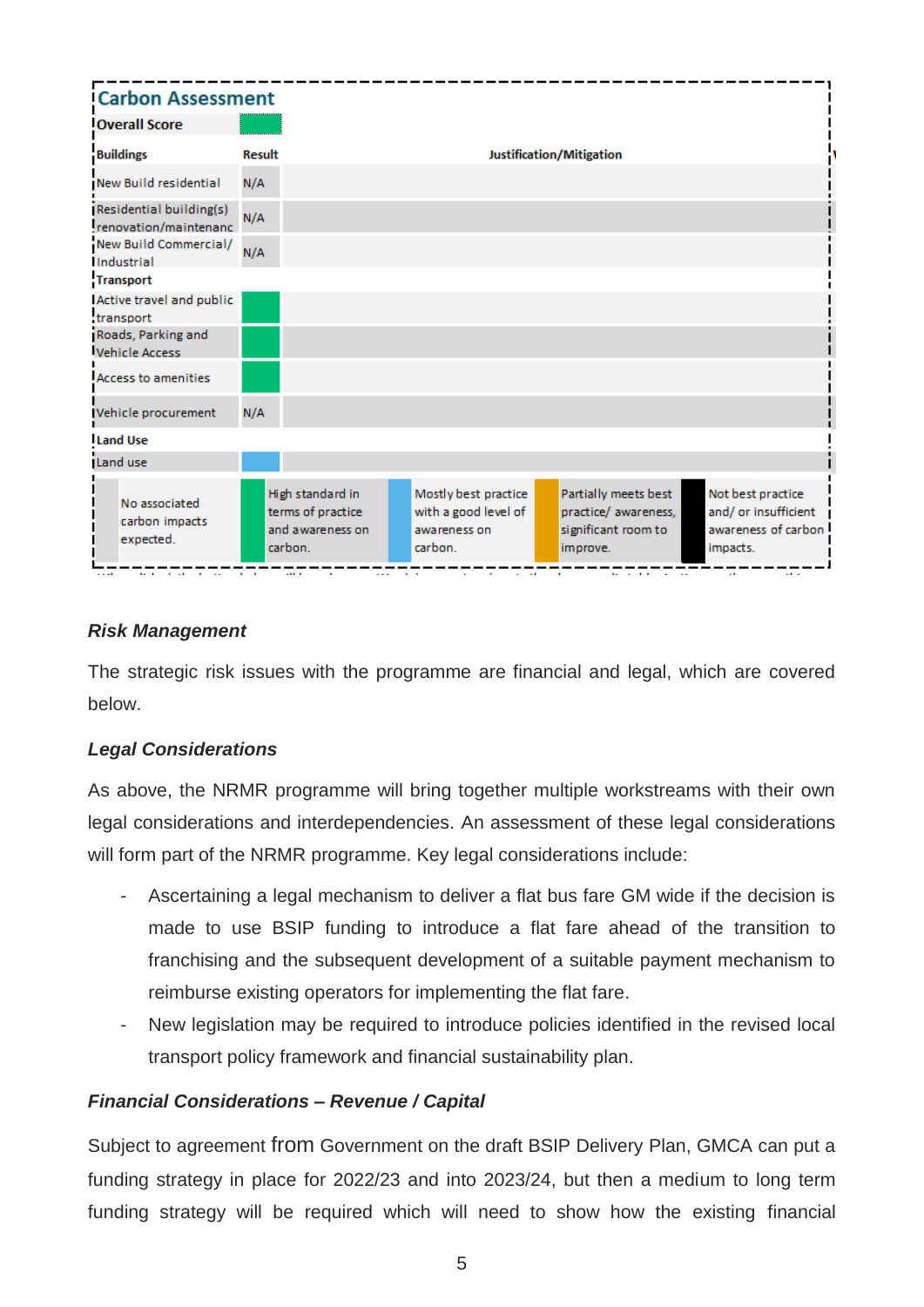challenges can be managed. This strategy will need to explore how funding can be balanced between: i) management of the networks to drive up revenues and drive down costs; and ii) raising additional revenue support from Government and local sources. Development of a sustainable funding model for both Metrolink and bus will be a key part of a review of the proposed bus fare reductions to be undertaken in Summer 2023.

#### *Number of attachments to the report:*

None

#### **Comments/recommendations from Overview & Scrutiny Committee**

N/A

#### *Background Papers*

National Bus Strategy – Bus Back Better, published by HMG on the 15 March 2021.

Greater Manchester's Bus Service Improvement Plan, Report to GMCA, 29th October '21

# **Tracking/ Process**

Does this report relate to a major strategic decision, as set out in the GMCA Constitution? No.

# **Exemption from call in**

Are there any aspects in this report which means it should be considered to be exempt from call in by the relevant Scrutiny Committee on the grounds of urgency?

- We are required to produce a Draft Delivery Plan for BSIP, to be submitted to the Department for Transport by the end of June in order to finalise our BSIP allocation. The plan will show how relevant aspects of BSIP will be implemented as part of our franchising timetable.
- We are required to complete a network review on bus and Metrolink, to be submitted to the Department for Transport by the end of July as a term and condition of receiving recovery funding through the Local Transport Fund (LTF).

### **GM Transport Committee**

N/A

### **Overview and Scrutiny Committee**

N/A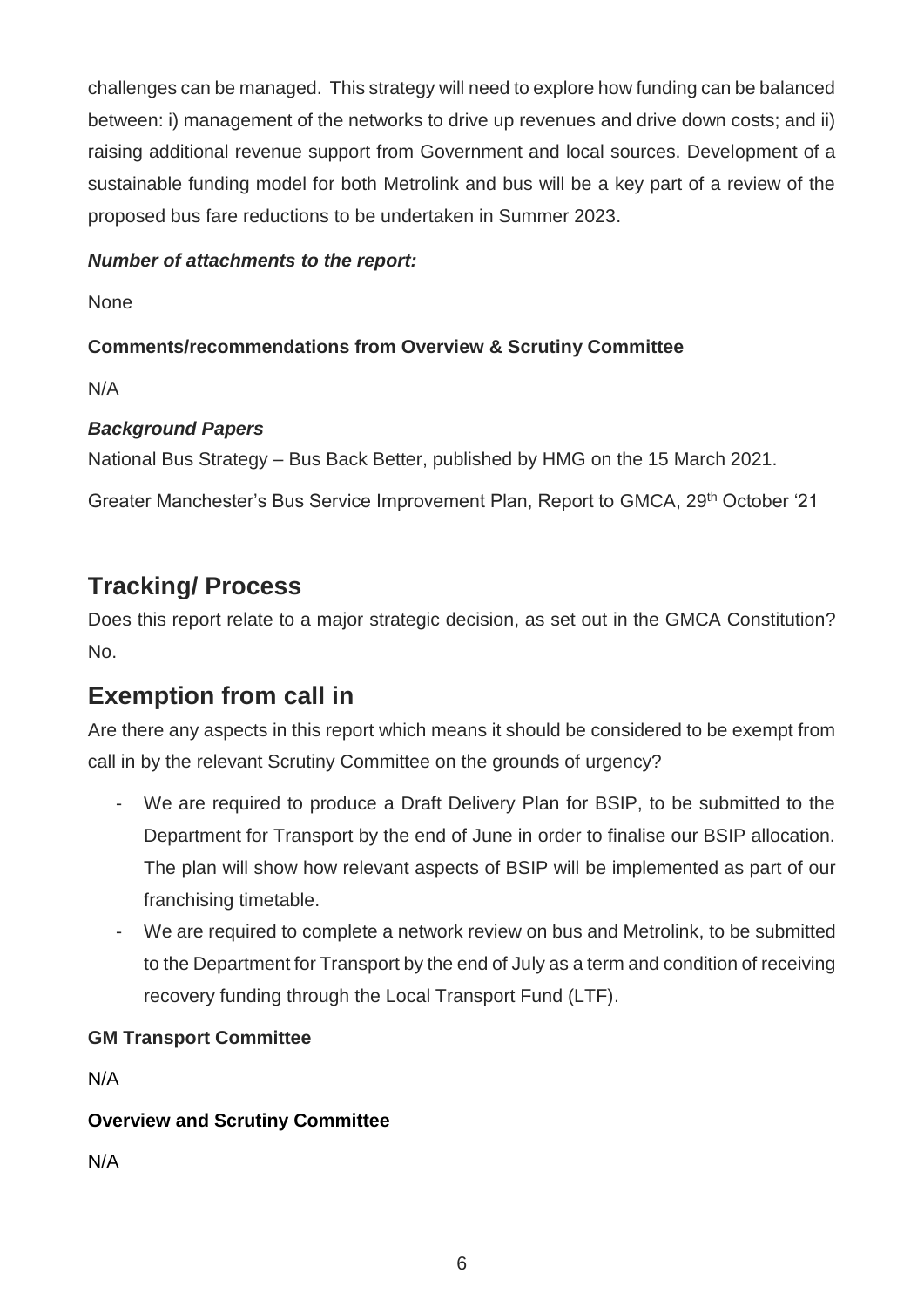# **1 Introduction and Background**

- 1.1 Over the next three years, significant investment in Greater Manchester will dramatically improve the public transport offer. GM's move to bus franchising provides the mechanism to deliver transformational change. This all builds towards delivering the Bee Network, an integrated 'London-style' transport system, which will transform the way people travel across the city region.
- 1.2 Building on the locally funded programme to transition to franchising, much of the investment supporting this transformation will come from government funds, including the City Region Sustainable Transport Settlement (CRSTS) and Bus Service Improvement Plans (BSIP). At the same time, Greater Manchester is facing uncertain passenger numbers and economic forecasts as the city region recovers from the pandemic. Since March 2020, Greater Manchester's public transport network has been supported by emergency funding provision which Government has confirmed will expire in October 2022.
- 1.3 This paper presents:
	- How GMCA is addressing these challenges and opportunities as part of an integrated Network Review and Market Renewal programme;
	- An update on the development of the review of the public transport network which is a condition of the government recovery funding and the submission to Government; and
	- An update on the development of the Bus Service Improvement Plan, including the proposal to initially use those funds to reduce fares in response to the cost of living crisis, and the submission of the draft Delivery Plan to Government.

## **2 Network Review and Market Renewal**

### **Impact of Covid-19**

- 2.1 Public transport demand in GM is still well below pre-pandemic levels.
- 2.2 During the pandemic, Metrolink service levels were reduced by up to 20%. Metrolink patronage and revenue has recovered to approximately two thirds of

| <b>BOLTON</b> | <b>MANCHESTER</b> | <b>ROCHDALE</b> | <b>STOCKPORT</b> | <b>TRAFFORD</b> |
|---------------|-------------------|-----------------|------------------|-----------------|
| <b>BURY</b>   | <b>OLDHAM</b>     | <b>SALFORD</b>  | <b>TAMESIDE</b>  | <b>WIGAN</b>    |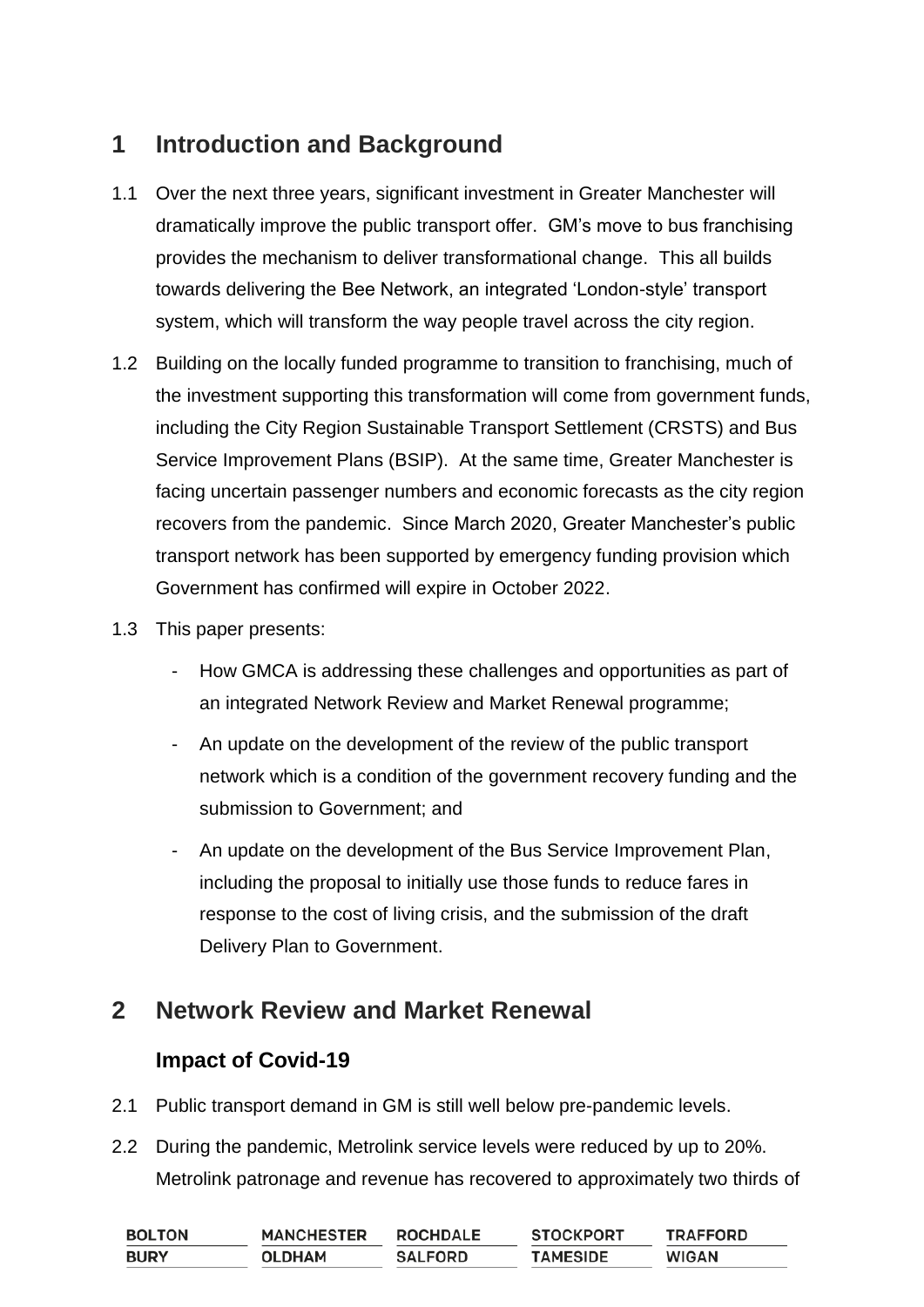pre-C19 levels but have plateaued in recent months at c65% and, after allowing for the £20.5m Local Transport Fund grant made available for light rail for the period to 4 October 2022, there is still expected to be a funding gap in FY 22/23 of c. £16 million (net of the available funding of £20.5 million). This deficit, including amounts to repay historic borrowing costs, is forecast to increase in future years, as, whilst patronage is projected to increase to c80% of pre-C19 levels, inflation driven cost increases, on both contract fees and energy costs, are expected to largely offset additional revenues and the government funding is due to end.

- 2.3 Similarly, bus mileage reduced to approximately 80% of pre C19 levels (lower during lockdowns) but has now recovered to approximately 90% of pre C19 levels due to Government recovery grants and maintaining local funding of concession payments at pre C19 levels. Through the pandemic bus patronage has been more resilient than Metrolink due to the greater use by 'blue collar' workers who have less of an opportunity to work from home and with schools and colleges remaining open. Bus patronage bottomed out at 40% below pre C19 levels, and in GM has recovered to approx. 80% of pre C19 levels, but like Metrolink, is also showing signs of plateauing.
- 2.4 Government has confirmed that ongoing emergency support to make up for the shortfall in farebox demand will expire in early October 2022 and the demand gap will not be resolved by this deadline. This risks significant service withdrawals at the expense of social inclusion and levelling up outcomes. It also risks bus market decline during franchise transition; and the potential failure of the existing Metrolink funding model.
- 2.5 In addition, costs are increasing significantly due to inflationary pressures and rising energy prices, meaning revenue would need to exceed pre-covid targets to reach a break-even position. Failure to address these challenges would put the delivery of the Bee Network at risk.

#### **Network Review and Market Renewal (NRMR) Programme**

2.6 To overcome these challenges and prepare GM's public transport network for the delivery of the Bee Network, GMCA will undertake a programme of work focused on Network Review and Market Renewal (NRMR).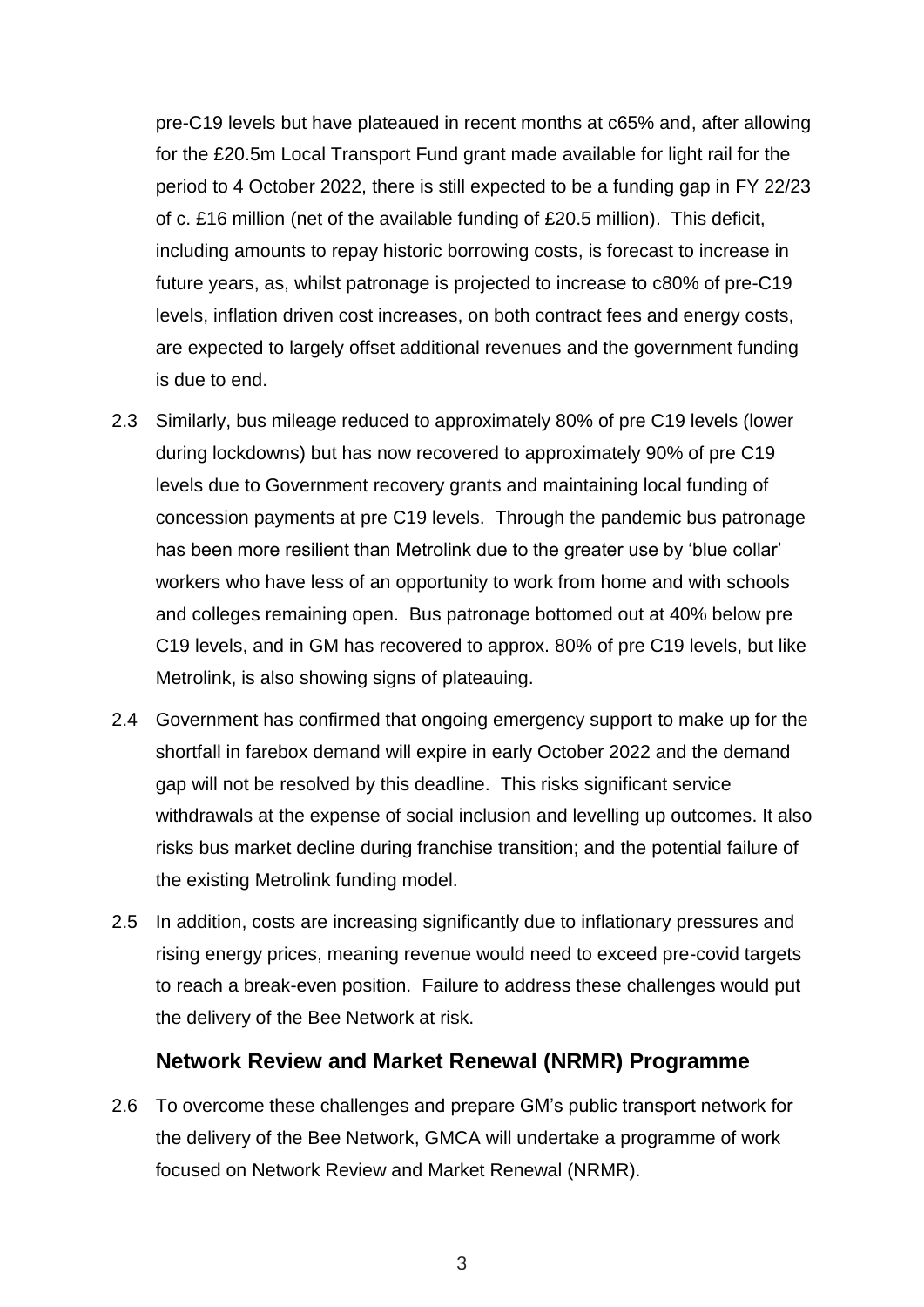- 2.7 The aim of the programme is to navigate and move past the current shortfalls in demand, to plan for and promote a growth path for public transport in Greater Manchester to 2025 and provide the basis for further growth through franchise operation thereafter.
- 2.8 To deliver efficiencies and ensure consistency, the NRMR programme will bring together ongoing activity, including BSIP and CRSTS. This will ensure we can deliver the Bee Network and its vision, promoting a clear pathway to GM's ambition to become carbon neutral by 2038 by providing excellent public transport and active travel choices for all, promoting sustainable travel behavioural change through integrated spatial, digital and transport planning; and supports the electrification of vehicles and public transport fleets.
- 2.9 This will include activity relating to:
	- the recovery funding provided to GMCA via DfT's Local Transport Fund, including the completion of a Network Review by the end of June that is a condition of this funding;
	- the development of the Bus Service Improvement Plan (BSIP), including the submission of the draft Delivery Plan to DfT by the end June; and
	- the finalisation of the City Region Sustainable Transport Settlement (CRSTS) scheme list (which is covered in a separate paper elsewhere on the agenda for this meeting).
- 2.10 We will produce a three-year integrated plan to promote a growth path for public transport in GM through to 2025 and beyond, which will provide the basis for further growth through franchise operation thereafter and ensuring successful realisation of the Bee Network vision.
- 2.11 The NRMR programme will establish one integrated, insight-led network plan and work programme across TfGM and its partners to prepare for the Bee Network, focussed on optimising GM levelling up and decarbonisation benefits, whilst meeting the Government value for money challenges.
- 2.12 The NRMR will include a review of our local transport policy framework, consideration of wider measures to encourage public transport market renewal and exploration of opportunities for local revenue raising to establish financial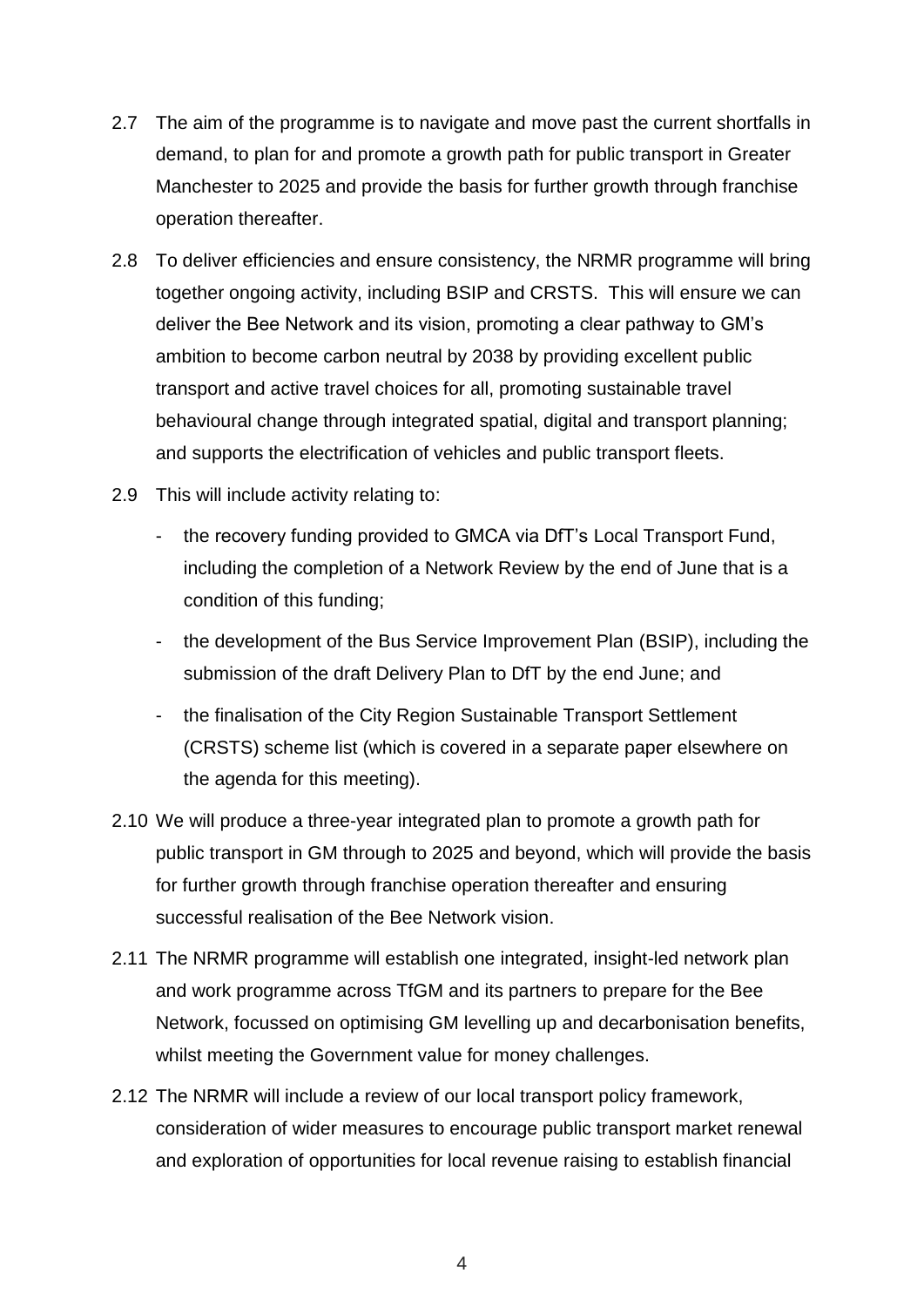sustainability. Key considerations of this review will be alignment with Bee Network values, potential for market renewal, decarbonisation and tackling air pollution.

2.13 Marketing and promotional activity to support the public transport renewal towards stability through franchise transition will include an immediate boost to awareness and engagement of existing infrastructure, products and services, e.g. enhanced ways to pay messaging for Metrolink, and a targeted bus campaign being developed with Operators for launch in July through to September. This will be followed by an integrated 12-month, multi-modal campaign run from September, one year out from franchising. The programme will inform new market growth targets, so as to ensure that the outcomes towards of sustainable forward public transport system are secured.

### **3 Network Review**

- 3.1 DfT have made grants for recovery funding for 2022/23 covering the six-month period up to 4th October 2022 for both bus and Metrolink. On bus, GMCA have received c£3m to support tendered services via the Local Transport Fund (LTF), and TfGM estimates that GM operators have received c£9m for commercial services via the Bus Recovery Grant (BRG). The total c.£12m for six months compares to an annual estimated requirement of c£30m. GMCA have also received £20.5m of LTF covering the period to 4th October for Metrolink. That compares to an estimated annual funding shortfall in 2022/23 of c£36m that includes the estimated net revenue shortfall, including: the estimated funding required to repay legacy borrowings; and the significant impacts of increased utility and operating costs. A condition of both allocations of LTF funding is that GMCA, in partnership with operators, will undertake and submit to DfT a Network Review that looks to review services provision to develop plans for medium term sustainability by 1<sup>st</sup> July.
- 3.2 The Network Review is being undertaken in the following market conditions. Whilst the core, primary parts of the bus network (e.g. main arterial routes) are generally not under threat of deregistration by commercial operators, secondary services, which are typically less frequent commercial services, have been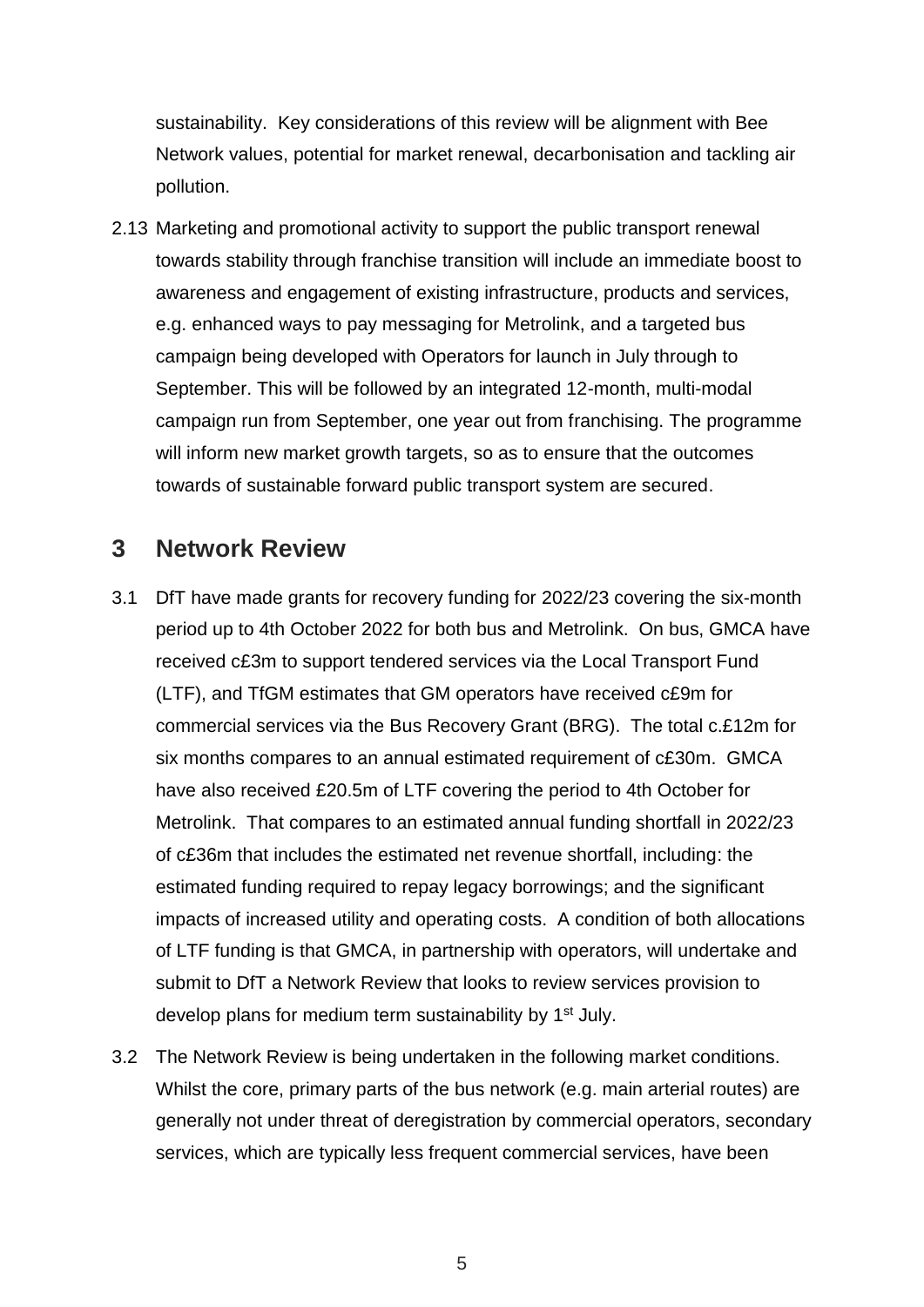identified as 'at risk' by bus operators due to falling revenues and rising costs. A third category of service, those that run on an infrequent (usually hourly) basis to ensure a minimum level of accessibility for inclusion purposes, have a significant proportion of their funding from the GMCA tendered services budget.

- 3.3 Our most recent analysis suggests that the funding required to stabilise the bus network will be in the range of up to c£30-£35 million pa, with that amount being part funded in FY 2022/23 by the c£12 million grant additional noted in paragraph 3.1 above.
- 3.4 The ongoing Network Review process has undertaken the following steps:
	- i. Agreement of the scope of the review, for which in GM includes Metrolink but has excluded school bus services;
	- ii. Information exchange with bus operators on the current and future prospects for the local GM networks;
	- iii. Dialogue for operators on mitigation plans to avoid significant deregistrations; and
	- iv. Development of future plans, including joint marketing plans and short term use of Local Transport Fund and Bus Recovery Grant monies and links to the Bus Service Improvement Plan.
- 3.5 For Metrolink, GMCA has sufficient reserves available to 'cashflow' Metrolink to fund reductions in net revenues in 2022/23 if revenues do not fully recover and sufficient cost reductions cannot be achieved. It is recommended that provision is made for this to continue, if necessary, in 2023/24. As part of the ongoing Network Review and Market Renewal (NRMR) programme, GMCA will need to devise a strategy for Metrolink to cover its operating, renewals and financing costs in the medium to long term, including repaying the reserves used for this purpose.
- 3.6 The initial Network Review process is set to conclude at the end of June and an initial submission made to DfT by 1<sup>st</sup> July. This initial Network Review submission will develop draft recommendations for the level of bus service to be supported in GM and the likely funding required. It is expected that in the short term funding would need to come from a mix of BSIP and local sources,

6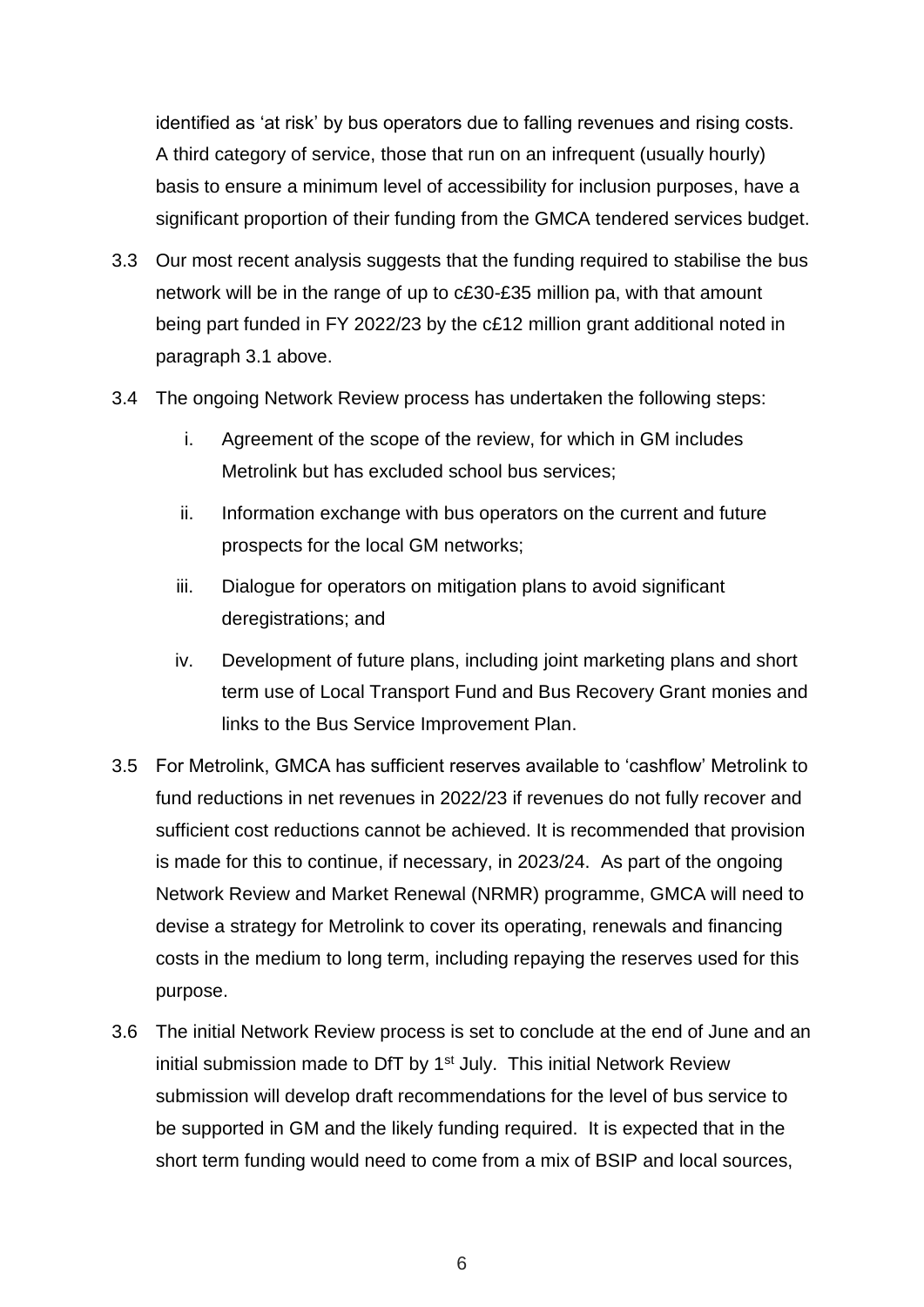and will need to be agreed between GMCA and government alongside discussions on the draft BSIP Delivery Plan (as set out in the next section).

## **4 Bus Service Improvement Plan (BSIP) Delivery Plan**

## **Background**

- 4.1 The initial GM BSIP submission<sup>1</sup> was made in October 2021 and included ambitious asks for circa £300 million of revenue funding and £600 million of capital funding over three years from 2022/23 to 2024/25. The £300 million of revenue funding included funding to:
	- 'stabilise' the bus network;
	- enhance bus services:
	- introduce reduced bus fares, including (at the time) £1.55 single fares for adults and 80p fares for children;
	- support the operating costs of the ticketing and customer information systems that were included in the capital costs; and
	- provide Travel Safe Partnership support to improve customer safety.
- 4.2 GM and other Mayoral Combined Authorities were subsequently advised that:
	- their BSIP allocations would be revenue funding only, and that any capital elements should be funded out of the CRSTS allocation; and
	- stabilisation funding would be provided via a separate source and that the BSIP funding should be applied to 'transformational' interventions in the bus market rather than for stabilising bus (or indeed the Metrolink) network.
- 4.3 On 4th April, the Secretary of State for Transport awarded GMCA an indicative BSIP allocation of £94.8m revenue funding, conditional on GM and DfT agreeing a Delivery Plan would need to be submitted by 30th June. In being

 $\overline{a}$ 

<sup>1</sup> <https://tfgm.com/corporate/bus-service-improvement-plan>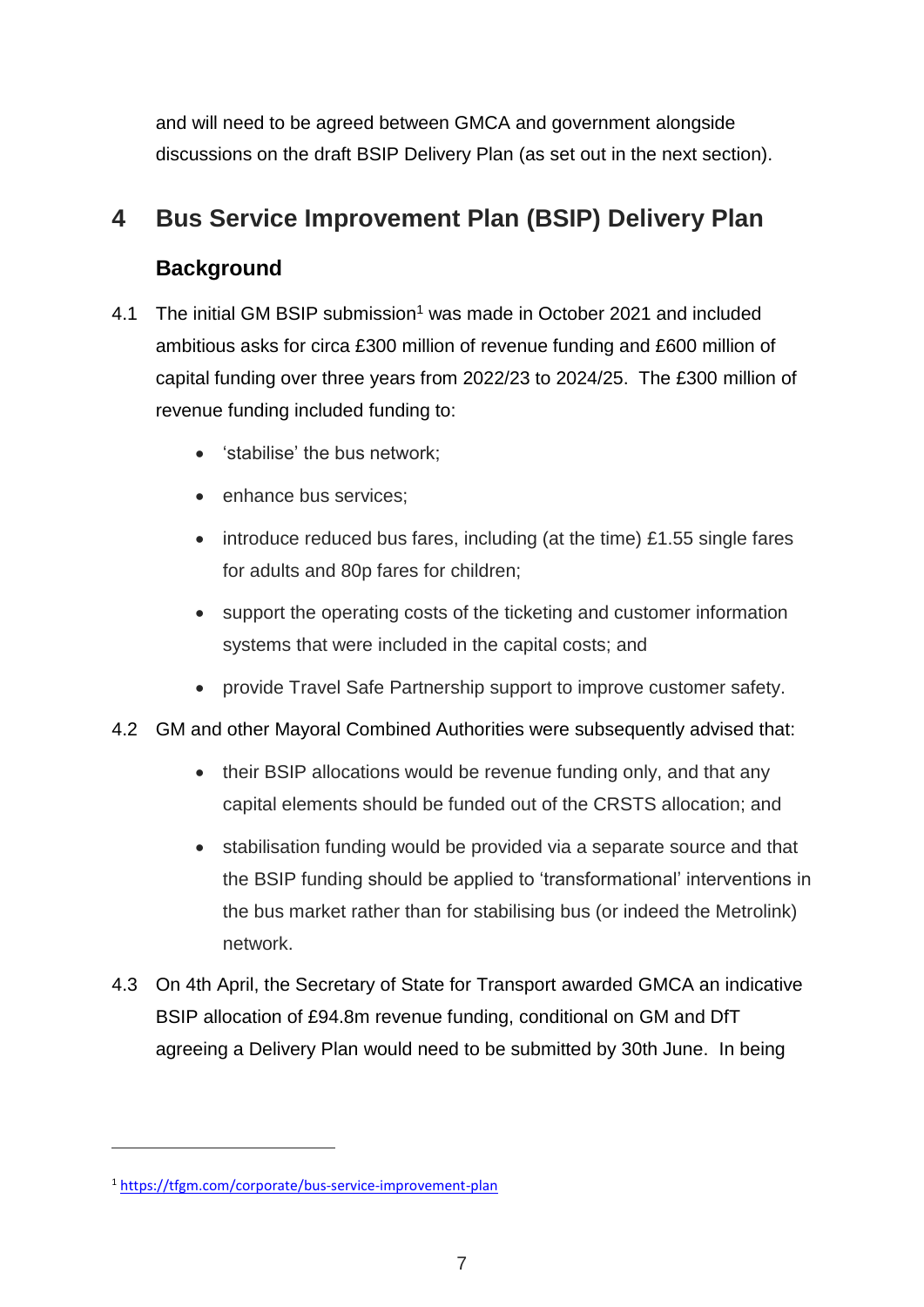awarded indicative BSIP funding, GMCA was one of only 31 authorities to receive an allocation out over 80 bids.

- 4.4 The letter from the Secretary of State set out that HMG's priorities for BSIP were fare reductions to improve passenger affordability and for additional bus priority (funded from CRSTS) to help improve bus performance and hence derive patronage and revenues and also to reduce bus service operating costs.
- 4.5 In subsequent discussions with HMG regarding GM's revised ideas for BSIP, officers have responded by repeating the issues set out in the 4th April Secretary of State letter and have raised the following points:
	- HMG have challenged whether the GM plans include enough focus on bus priority<sup>2</sup> as a way of recovering and growing demand to support medium term sustainability by both increasing revenues and reducing operating costs;
	- HMG have also challenged whether GM could bring forward the proposed fares reductions in advance of the introduction of franchising, via the use of an Enhanced Partnership or by making use of existing powers; and
	- DfT officials have stressed that there is no further BSIP funding to support any revised GM proposals (such as bringing fares reductions forward), which has been confirmed by the Transport Minister in a roundtable discussion with political leaders of the winning authorities.

### **Draft BSIP Delivery Plan Proposals**

4.6 Local and national leaders feel the need to act to help mitigate the cost of living crisis. Therefore, a BSIP proposal has been developed to deliver fares reductions as soon as possible, which will be 15 months earlier than were previously anticipated in the October 2021 BSIP submission. The proposal, conditional on agreeing arrangements with operators and funding with government, would see maximum £2 singles fares (maximum £1 for children)

 $\overline{a}$ 

 $2$  A paper on the revised CRSTS programme is also on the GMCA agenda for 14<sup>th</sup> June.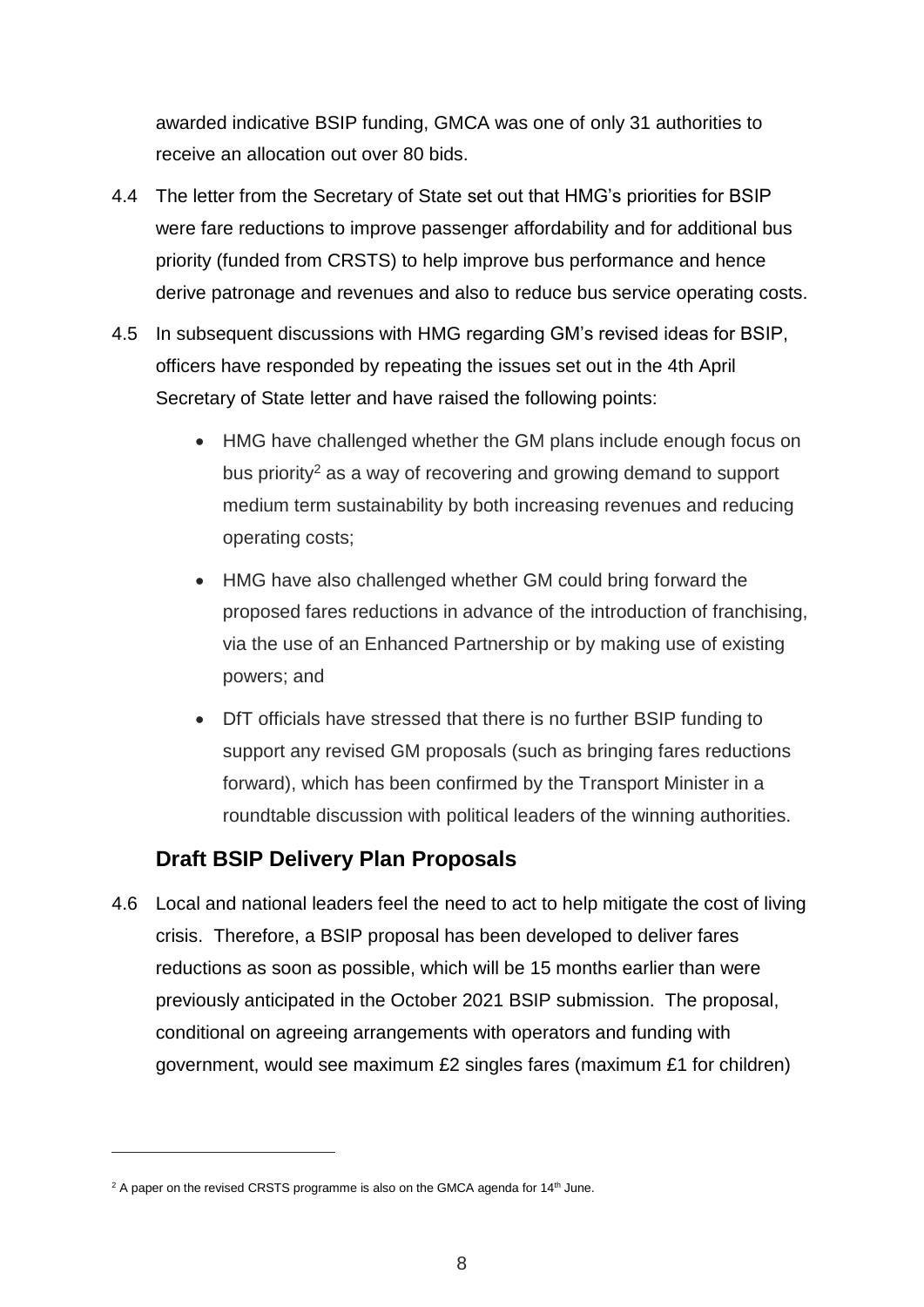introduced GM wide, with a maximum £5 day ticket, on an initial one-year basis.

- 4.7 To introduce these fares proposals in advance of franchising, GMCA will have to enter into arrangements<sup>3</sup> with local bus operators to develop the compensation mechanism in such a way that:
	- GMCA can make a rational decision, defined as having information of sufficient quality to assure itself that the scheme delivers on objectives in a way that is affordability and value for money; and
	- a 'no better no worse' outcome is achieved for operators.
- 4.8 With franchising, GMCA will bear the long term impact on revenue of these proposals, unlike other transport authorities outside London, and so without the commitment for further funding from Government in place, combined with an agreed local funding strategy, GMCA are not in a position to commit to this proposal in full at the present time.
- 4.9 Therefore, it is proposed that these proposals are introduced on an initial oneyear basis, from September 2022 to August 2023, with a commitment to review the delivery by summer 2023. The review, which would require information from operators, would determine whether the policy is achieving its objectives and whether it would be affordable to GMCA to continue to hold the fares at these levels. The period to summer 2023 would allow GMCA to better understand and hence forecast both the ongoing costs of operating the network and future demand and revenue.
- 4.10 It is proposed that the one-year bus fares reduction is funded from the GMCA BSIP allocation, subject to agreement with Government, and an indicative budget of up to £25 million out of the £94.8 million has been estimated.

## **Ongoing Funding Uncertainty**

 $\overline{a}$ 

4.11 The key uncertainty in the BSIP proposal is the scale and pace of the patronage and, therefore, revenue recovery on the Metrolink and bus networks,

<sup>3</sup> Note that the maximum £1 child fare element of the proposal could be introduced via the existing concession scheme.